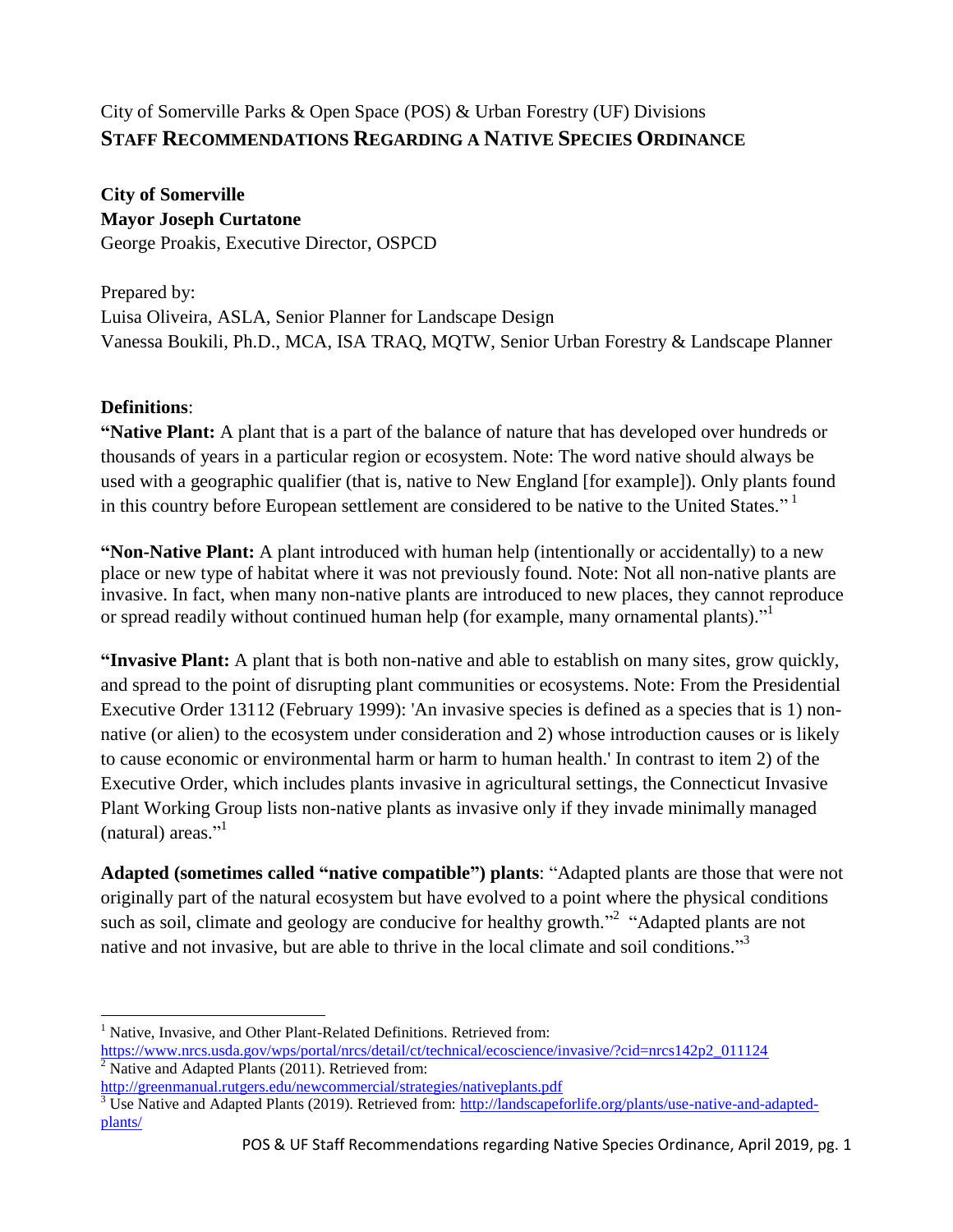#### **Context**

When discussing native plants, it is important to add appropriate qualifiers. Plants can be native to a continent, country, region, state, or habitat (e.g., coastal or alpine plant communities). Regardless of their classification, there are many benefits to using native plants. Native species are uniquely adapted to environments that mimic pre-contact conditions. When planted in appropriate locations, native species generally use fewer resources and contribute to an efficient and balanced ecosystem. When the conditions are right, native species may be able to grow easily once established, but when conditions are not right they are often outcompeted by invasive species. One of the most important benefits of native species is that they create habitat for native birds, pollinators, and wildlife. In this way, native species are proven to increase and protect biodiversity.

Somerville's Parks & Open Space and Urban Forestry (POS & UF) departments are tasked with balancing multiple objectives and challenges to create parks, plazas and streetscapes that provide a natural relief and unique vitality for our 80,000 residents in our four square miles. We have had a successful record of using many native species in appropriate locations in both our parks and streets and of creating landscapes that perform many ecological and sociological functions.

## **Urban Planning Precedent**

Fortunately, there is a growing awareness and recognition by urban landscape planners and the general public of the importance of native species. Some cities and towns in the Midwest have changed their nuisance and weed ordinances to allow more "naturalized" landscapes to replace resource-consuming lawns.<sup>4</sup> Additionally, some municipalities have proposed ordinances which require a percentage of plant palettes to be native species. For example, cities and towns in Florida have set required percentages of native species ranging from 30% in the City of Miami to 75% in the Florida Keys town of Islamorada (population  $6.645$ ).<sup>5</sup> Closer to Somerville, New York City passed Local Law No. 11 in 2013 to "require greater native biodiversity and limit the use of invasive species in public landscapes."<sup>6</sup> The spirit of this law is achieved by requiring the City to revise its design manual using a *Native Species Planting Guide for New York City* which, in an effort to encourage the planting of natives, "contains detailed information for the tolerances, preferences, and value of over 430 native species".<sup>7</sup> While the New York City planting guide prohibits the use of invasive species, it does not prohibit the use of non-natives as a substitution to natives in appropriate locations. This is an important feature of the guide that takes into

<https://urbangreencouncil.org/sites/default/files/a15U0000000MKOfIAO1388005466.pdf>  $\frac{1}{7}$  Native Species Planting Guide for New York City,  $2^{nd}$  Edition (2014). Retrieved from:

<span id="page-1-0"></span> $\overline{a}$ <sup>4</sup> Native Landscaping Ordinances (2013). Retrieved from: [http://www.marc.org/Environment/Air-](http://www.marc.org/Environment/Air-Quality/pdf/NativeLandscapingOrdinances-4pg-June2013.aspx)[Quality/pdf/NativeLandscapingOrdinances-4pg-June2013.aspx](http://www.marc.org/Environment/Air-Quality/pdf/NativeLandscapingOrdinances-4pg-June2013.aspx)

 $\frac{5}{3}$  Model Native Plant Landscape Ordinance Handbook (2007). Retrieved from: [http://www.fnps.org/assets/userfiles/files/model\\_landscape\\_ord\\_final\\_022407.pdf](http://www.fnps.org/assets/userfiles/files/model_landscape_ord_final_022407.pdf)  $6$  Local Laws of the City of New York for the Year 2013 (2013). Retrieved from:

<https://www.nycgovparks.org/pagefiles/73/nrg-native-species-planting-guide-121213.pdf>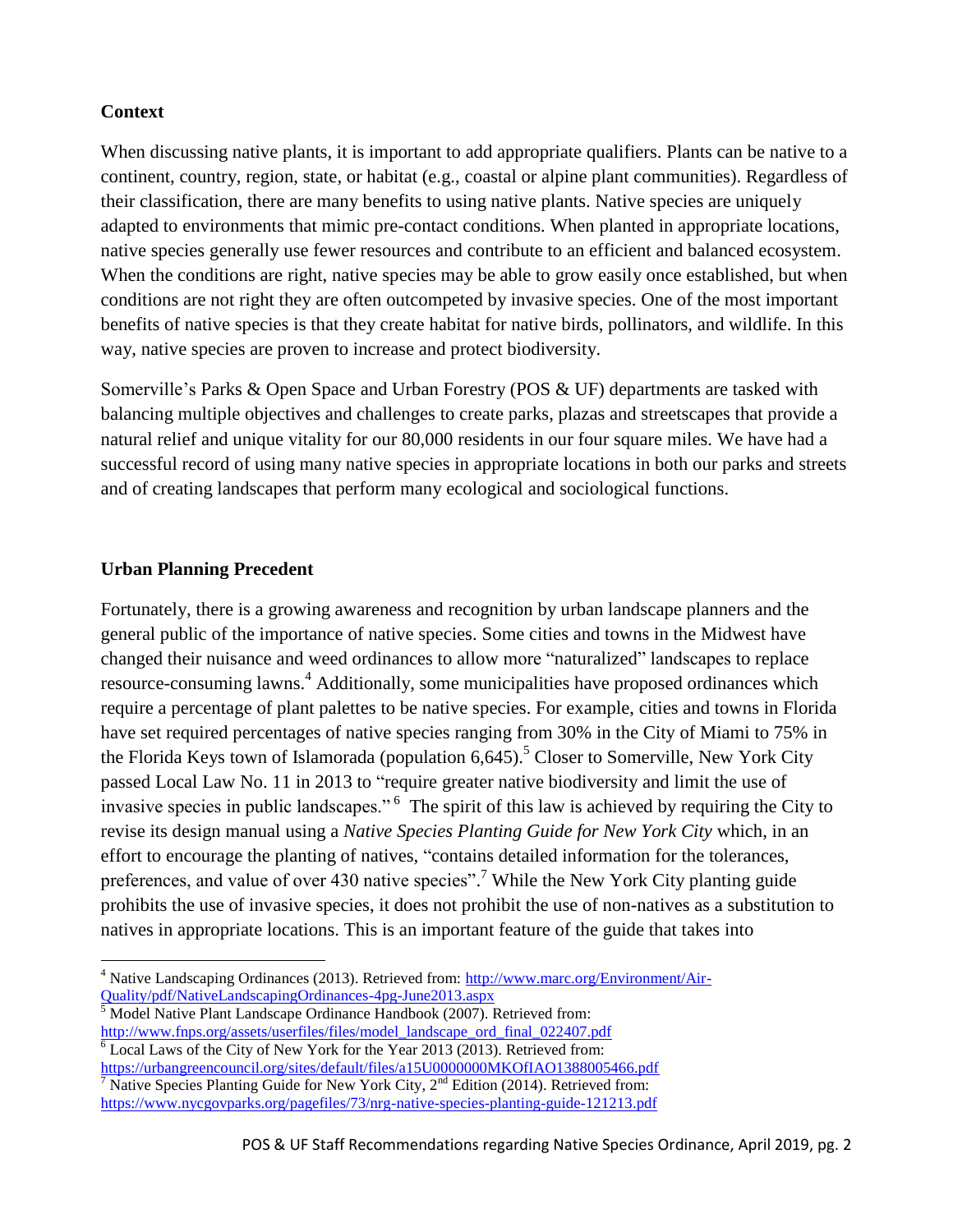consideration specific site factors and expert knowledge in determining the most suitable species to plant for any given location. In the section entitled "How to Use This Guide", it importantly states that the plant lists "… provide suggestions for planting, and represent a near complete list of desirable or approved species. Specific site characteristics, the input of professionals, and other factors, will, as appropriate, dictate planting decisions. This information will be updated regularly, but it cannot substitute for the creative, innovative, careful, and conscious choices made by New York City's landscape architects, horticulturists, foresters, and other professionals."<sup>[7](#page-1-0)</sup> Like New York, most cities encourage the use of natives but do not prohibit or dictate which plants to be used.

#### **Urban Context**

 $\overline{a}$ 

While many cities have acted to encourage native plantings, it is important to recognize that very few cities have restricted plantings to ONLY native plantings. There are many reasons why:

- 1. Simply characterizing a plant as "native" does not assure survivability or appropriateness in an urban environment. Cities are unique environments that no longer reflect the untouched conditions that favor all native plants. Because of human intervention, the characteristics of cities—in everything from temperature, soil structure and conditions, air pollutants, salt use, and maintenance regimes—bear little resemblance to the environments in which native species evolved, and these urban conditions create many challenges for trees and plants. Although some native species of trees, shrubs, perennials and ground covers can thrive in an urban environment, many of them cannot. Under certain circumstances such as sidewalk tree wells, difficult median strips, compact spaces, areas containing poor soils and/or extreme microclimates, and areas with little or no maintenance, only the strongest of plants can survive. In many difficult urban sites native species are not able to survive, and in others they may only be able to survive with continuous maintenance such as regular watering and weeding. Because of the reduced survivability and increased maintenance needs of native species in these difficult urban areas, limiting the planting palette to only native species would result in fewer plants being planted in the city.
- 2. As the climate changes, so too are urban environments and plant zones. Urban centers are already recognized to be  $1.8-5.4$ °F warmer than surrounding areas<sup>8</sup>, a phenomenon described as the *urban heat island effect.* With climate change, we can expect even warmer temperatures and heat waves, more extreme precipitation events and precipitation-based flooding, as well as sea level rise and storm surges<sup>9</sup>. As the City plans for climate change, it is important not only to consider native plants, but also plants that are more tolerant of heat, salt and drought. As we face hotter temperatures and more severe weather events, we need to be able to choose from the hardiest of plants for difficult sites.

<sup>&</sup>lt;sup>8</sup> Heat Island Effect (2018). Retrieved from:<https://www.epa.gov/heat-islands>

<sup>&</sup>lt;sup>9</sup> City of Somerville Climate Change Vulnerability Assessment (2017). Retrieved from: [https://www.somervillema.gov/sites/default/files/6-13-2017\\_Somerville%20CCVA%20Final%20Report.pdf](https://www.somervillema.gov/sites/default/files/6-13-2017_Somerville%20CCVA%20Final%20Report.pdf)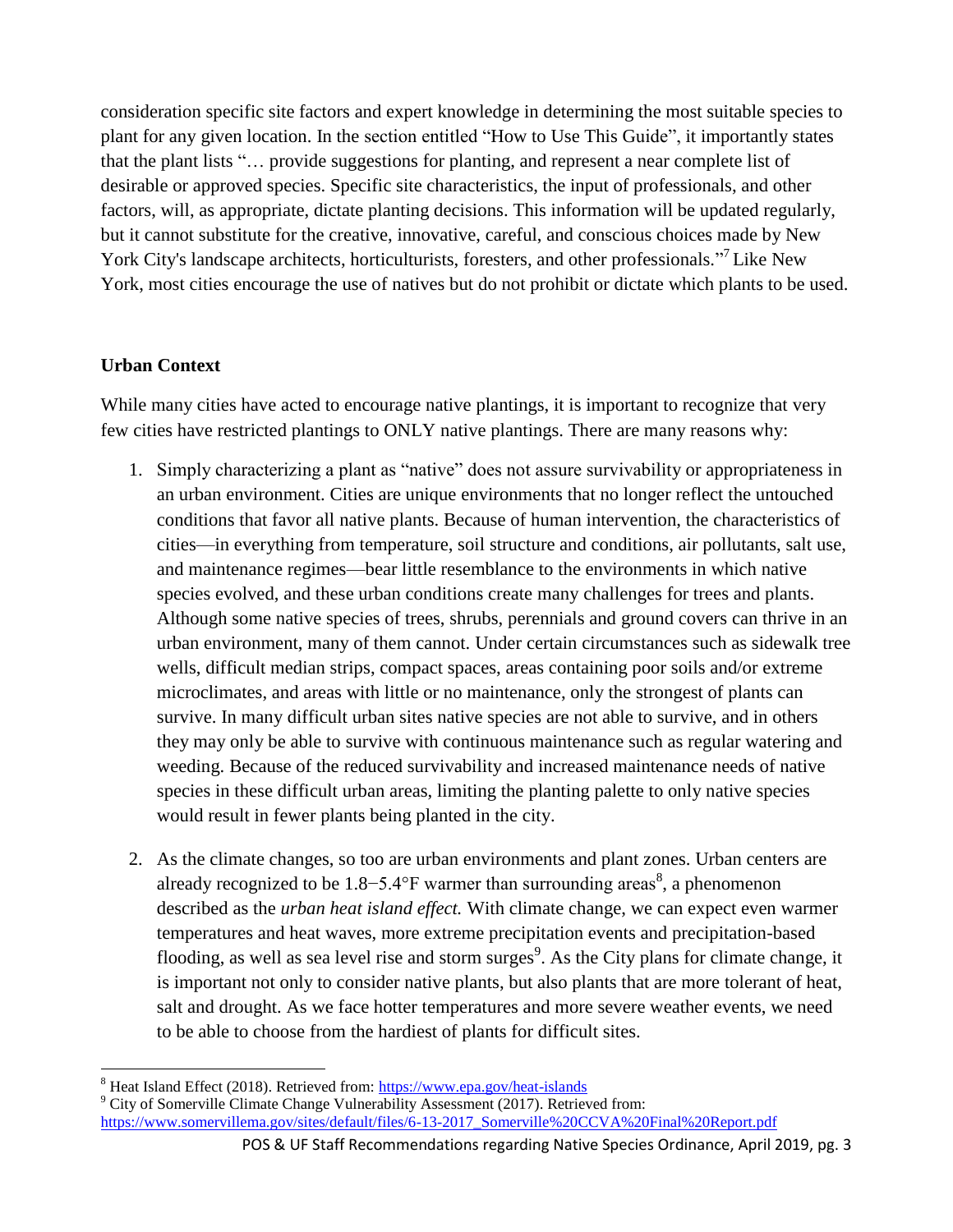Moreover, climate change will result in a shift in the suitability of certain species to our region. An important part of climate change adaptation is to consider how species planted now will perform in the future. Plant species evolve under specific climatic conditions, and based on their evolutionary history, each species has a range of conditions in which they can survive and thrive. The change in local climatic conditions with climate change is expected to occur faster than plants can naturally disperse or evolve. Species that cannot move or evolve fast enough are susceptible to die-off and even extinction. Already, the 2012 USDA Plant Hardiness Zone Map Shows that "[t]he zones in this most recent edition of the map have shifted slightly since the 1990 version. Most areas are now categorized as one 5-degree F half-zone higher."<sup>10</sup> Thus the ability of certain New England native species to tolerate the climatic conditions in our region is changing, and it is likely that this shift will continue as the climate continues to change. Although some plant species in New England are surviving at the edge of the climatic conditions that they can tolerate, they may be perfectly suited to future climatic conditions. To help reduce the impact of climate change on species extinctions as well as helping to ensure long-term plant success, foresters, managers, and ecologists should consider utilizing assisted species migration or assisted range expansion, thereby planting species currently classified as non-native and which are currently at the edge of their climatic tolerance zones $^{11}$ .

3. Plants provide a variety of ecosystem service benefits to the people and wildlife of an area. Ecosystem service benefits are defined as "a wide range of conditions and processes through which natural ecosystems, and the species that are part of them, help sustain and fulfill human life $n^{12}$ . Although the ecosystem service benefits that plants provide varies by species and plant size, all plants, including non-native species, provide essential ecosystem services benefits such as improving air quality, increasing storm water infiltration, and sequestering carbon, as well as providing aesthetic and spiritual values. Many plants also provide food sources for urban wildlife and generalist pollinators. Maintaining a diversity of plantings is essential for maximizing ecosystem service benefits and ensuring the long-term health of our parks and urban forest. Maximizing diversity is also essential for reducing the risk of catastrophic loss due to specialist diseases or pests that attack specific species or genera, such as Dutch Elm Disease and Emerald Ash Borer.

To maximize plant diversity it is important that we plant non-native species in addition to native species. We can look to our Urban Forestry Program for reasoning. A general rule of thumb in urban forestry is the "10-20-30 rule"<sup>13</sup>, namely, that no species comprises more

 $\overline{a}$ <sup>10</sup> The USDA Plant Hardiness Zone Map – Changes in the 2012 Edition (2014). Retrieved from: <https://ag.umass.edu/home-lawn-garden/fact-sheets/usda-plant-hardiness-zone-map-changes-in-2012-edition>  $11$  Tracking climate change and assisted migration for native plants (2015). Retrieved from:

<https://www.fs.fed.us/rmrs/science-spotlights/tracking-climate-change-and-assisted-migration-native-plants>

 $\frac{12}{12}$  Ecosystem Services: Benefits Supplied to Human Societies by Natural Ecosystems (1997). Retrieved from: <https://www.esa.org/esa/wp-content/uploads/2013/03/issue2.pdf>

<sup>&</sup>lt;sup>13</sup> Is the 10-20-30 Rule for Tree Diversity Adequate? (2013). Retrieved from: [http://www.deeproot.com/blog/blog](http://www.deeproot.com/blog/blog-entries/is-the-10-20-30-rule-for-tree-diversity-adequate)[entries/is-the-10-20-30-rule-for-tree-diversity-adequate](http://www.deeproot.com/blog/blog-entries/is-the-10-20-30-rule-for-tree-diversity-adequate)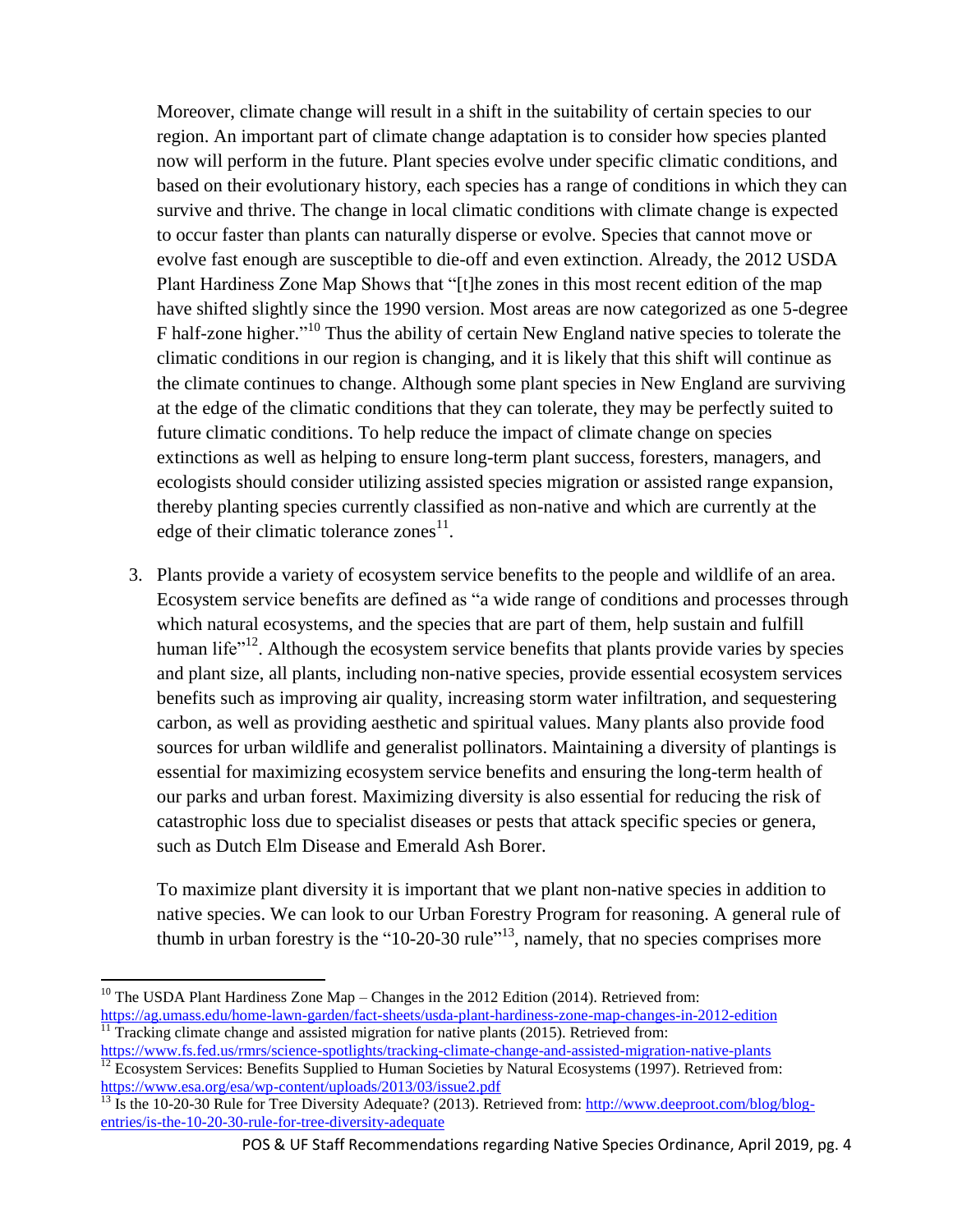than 10% of the urban forest, no genus comprises more than 20%, and no family comprises more than 30%. Although some birds, pollinators, and other wildlife species that require native species for food or habitat would benefit from planting native species, limiting our plant palette to *only* native species would have the net effect of decreasing diversity of plants in the city. For example, of the 29 small trees (15-30' tall) that are native to New England, only 12 of them are tolerant of urban conditions, and only 6 are tolerant of urban condition *and* have a form amenable to planting in sidewalks<sup>14</sup>. Similarly, of the 30 medium sized trees native to New England, only 7 are tolerant of urban conditions, and only 4 are actually feasible to plant under most conditions in Somerville (ex., appropriate form for planting on sidewalks and not susceptible to Emerald Ash Borer). Of the 31 large trees native to New England, only 9 are tolerant of urban conditions and feasible to plant under most local conditions.

When considering species diversity, it is also important to note that the Parks and Open Space/ Urban Forestry team never plants invasive species. These species are prohibited in the "Massachusetts prohibited plants list"<sup>15</sup> and we do not allow them in our projects.

4. There are additional factors to consider for municipal projects. First, native plants are not always as readily available in regional nurseries as non-native species. Although this isn't necessarily a condition that the POS & UF professionals support, and it does not always align with planting goals, it is the reality of the industry at the moment. Even when native species are available, they may not be available in large enough sizes to plant in certain locations (for example trees that are too small cannot be planted in streetscapes as they would likely be destroyed by pedestrians and/or vandals). Second, 311 receives calls from residents complaining that some of the City's more naturalistic plantings look overgrown or unkempt, and other calls where residents complain that naturalized plantings bring rats. While neither of these complaints is founded, it is important to acknowledge that the aesthetic of a native garden is not something everyone likes or understands. Third, not all native species are desirable in all types of environments<sup>16</sup>. In particular, opportunistic native species can be problematic in highly disturbed urban areas. These types of species can have invasive-like tendencies and can spread and grow so quickly as to choke out other, desirable species.

 $\ddot{\phantom{a}}$ 

<sup>&</sup>lt;sup>14</sup> University of Connecticut Plant Database (2015). Retrieved from:<http://hort.uconn.edu/search.php>

<sup>&</sup>lt;sup>15</sup> Massachusetts Prohibited Plant List (2017). Retrieved from: [http://www.mass.gov/eea/agencies/agr/farm](http://www.mass.gov/eea/agencies/agr/farm-products/plants/massachusetts-prohibited-plant-list.html)[products/plants/massachusetts-prohibited-plant-list.html](http://www.mass.gov/eea/agencies/agr/farm-products/plants/massachusetts-prohibited-plant-list.html)

Moving Beyond the Natives/Exotics Debate (2012). Retrieved from: [http://www.urbanhabitats.org/v07n01/nativesdebate\\_full.html](http://www.urbanhabitats.org/v07n01/nativesdebate_full.html)

POS & UF Staff Recommendations regarding Native Species Ordinance, April 2019, pg. 5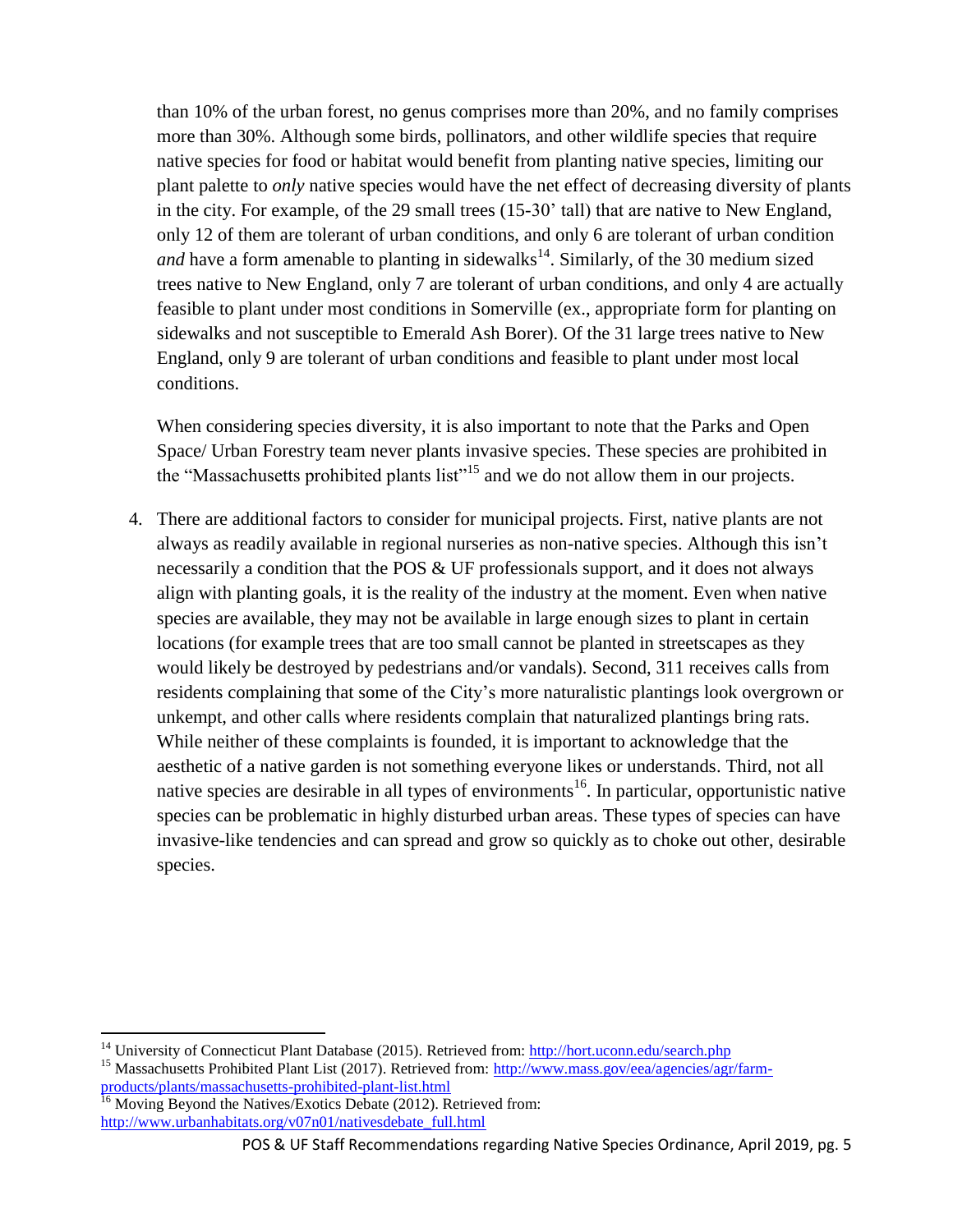#### **The goals of POS and UF divisions in regards to public plantings are:**

- 1. Our first priority is to assure the safety of residents. This is particularly applicable to trees in all contexts, and also applies to site lines in parks as they relate to traffic and to crime.
- 2. Choosing appropriate plants for each site. This decision is based on balancing a number of factors, as described below.
	- a. Choosing appropriate plants for the physical conditions of the site. The soil conditions, light availability, proximity to infrastructure, and other microclimatic factors of a site all affect the suitability of the location for a given species. For each site it is essential to choose species with the appropriate environmental preferences and tolerances.
	- b. Choosing appropriate plants for the community needs. Designs for parks and streetscapes are developed through inclusive community processes. In addition to responding to the users, park designs include plants that are chosen to provide appropriate environmental service benefits for a given place. Planting trees along busy roads that not only tolerate air pollution, but also are best suited to clean the air, or selecting plants for stormwater retention in a rain garden or roof garden are examples.
	- c. Choosing appropriate plants that can survive given the maintenance resources we have. Municipal maintenance resources are limited. Selecting plants with high maintenance needs that the City cannot commit to is financially and functionally irresponsible.
	- d. Choosing plants that will not succumb to known invasive insects/ pests in the region. To this end we do not plant Elm trees that are susceptible to Dutch Elm Disease, and we do not plant Ash trees, which are susceptible to Emerald Ash Borer. We also aim to plant a diversity of species throughout the city to minimize the impact of any potential future pests.
	- e. Planting for climate change. We need to select plants that survive in the types of changes we are undergoing as the climate changes.
- 3. Maximizing diversity of species that can grow in this region.

#### **Conclusion**

While we always encourage the selection of native plants and prohibit the use of invasive plants, a plant's origins should not be the determining factor for selecting suitable plant material. The most important factor is choosing the right plant for the right place. Nativity is one of many considerations in our broader sustainability goals, but we recommend against an ordinance that would limit all plantings to natives only. We point to the challenges of urban conditions and management of urban plantings, the need to plan for climate change, and the desire to achieve a balanced approach to plant diversity and survivability.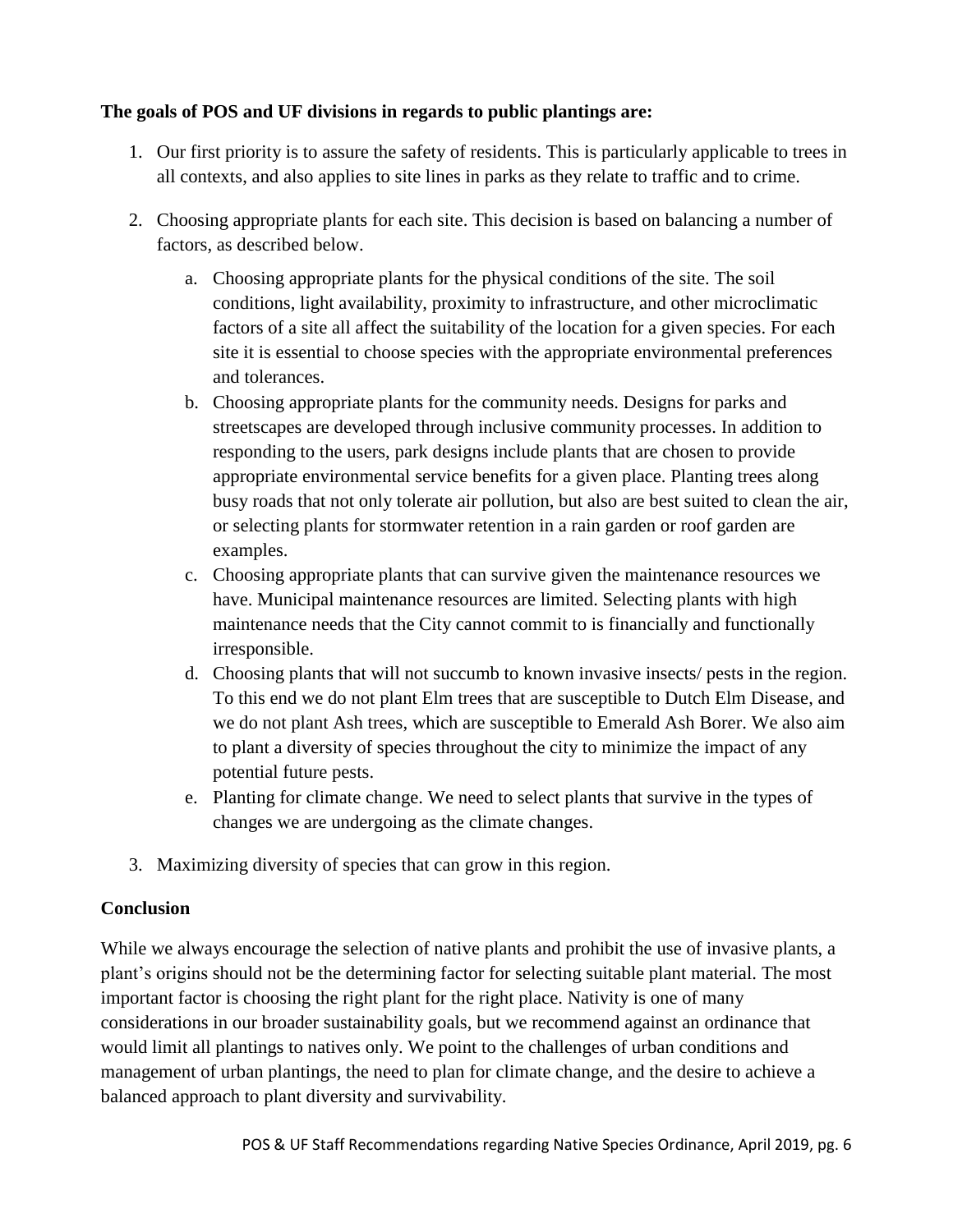## **BIBLIOGRAPHY**

#### **Definitions:**

- 1. "Natural Resources Conservation Service." USDA NRCS Natural Resources Conservation Service | NRCS Connecticut. [https://www.nrcs.usda.gov/wps/portal/nrcs/detail/ct/technical/ecoscience/invasive/?cid=nrcs](https://www.nrcs.usda.gov/wps/portal/nrcs/detail/ct/technical/ecoscience/invasive/?cid=nrcs142p2_011124) [142p2\\_011124.](https://www.nrcs.usda.gov/wps/portal/nrcs/detail/ct/technical/ecoscience/invasive/?cid=nrcs142p2_011124)
- 2. *Native and Adapted Plants.* Report. April 28, 2011. [http://greenmanual.rutgers.edu/newcommercial/strategies/nativeplants.pdf.](http://greenmanual.rutgers.edu/newcommercial/strategies/nativeplants.pdf)
- 3. "Use Native and Adapted Plants." *Landscape for Life*, [landscapeforlife.org/plants/use](http://landscapeforlife.org/plants/use-native-and-adapted-plants/)[native-and-adapted-plants/.](http://landscapeforlife.org/plants/use-native-and-adapted-plants/) Accessed 9 Apr. 2017.

#### **Urban Planning Precedent:**

- 4. *Native Landscaping Ordinances June 2013 - MARC*. Mid-America Regional Council, June 2013, [marc.org/Environment/Air-Quality/pdf/NativeLandscapingOrdinances-4pg-](file://///cos-chb-share1/departments/OHCD/Shared/Transportation%20&%20Infrastructure/URBAN%20FORESTRY%20in%20Somerville/Policies/Native%20plants%20and%20diversity/marc.org/Environment/Air-Quality/pdf/NativeLandscapingOrdinances-4pg-June2013.aspx)[June2013.aspx.](file://///cos-chb-share1/departments/OHCD/Shared/Transportation%20&%20Infrastructure/URBAN%20FORESTRY%20in%20Somerville/Policies/Native%20plants%20and%20diversity/marc.org/Environment/Air-Quality/pdf/NativeLandscapingOrdinances-4pg-June2013.aspx)
- 5. Zimmerman, Erika, et al. *Model Native Plant Landscape Ordinance Handbook*. Florida Native Plant Society, 2007, [www.fnps.org/assets/userfiles/files/model\\_landscape\\_ord\\_final\\_022407.pdf.](http://www.fnps.org/assets/userfiles/files/model_landscape_ord_final_022407.pdf)
- 6. United States, Congress, "Local Laws of the City of New York for the Year 2013, No. 11: a Local Law." *Local Laws of the City of New York for the Year 2013, No. 11: a Local Law*, <https://urbangreencouncil.org/sites/default/files/a15U0000000MKOfIAO1388005466.pdf>
- 7. *Native Species Planting Guide for New York City 2nd Edition*, City of New York Parks & Recreation, 2014. [www.nycgovparks.org/pagefiles/73/nrg-native-species-planting-guide-](http://www.nycgovparks.org/pagefiles/73/nrg-native-species-planting-guide-121213.pdf)[121213.pdf.](http://www.nycgovparks.org/pagefiles/73/nrg-native-species-planting-guide-121213.pdf)

#### **Urban Context:**

- 8. Heat Island Effect. (2018, December 10). Retrieved from<https://www.epa.gov/heat-islands>
- 9. *City of Somerville Climate Change Vulnerability Assessment.* Report. June 13, 2017. [https://www.somervillema.gov/sites/default/files/6-13-2017\\_Somerville CCVA Final](https://www.somervillema.gov/sites/default/files/6-13-2017_Somerville%20CCVA%20Final%20Report.pdf)  [Report.pdf.](https://www.somervillema.gov/sites/default/files/6-13-2017_Somerville%20CCVA%20Final%20Report.pdf)
- 10. McKeag, L. "The USDA Plant Hardiness Zone Map Changes in the 2012 Edition." *Center for Agriculture, Food and the Environment*, 2 Feb. 2017, [ag.umass.edu/home-lawn](file://///cos-chb-share1/departments/OHCD/Shared/Transportation%20&%20Infrastructure/URBAN%20FORESTRY%20in%20Somerville/Policies/Native%20plants%20and%20diversity/ag.umass.edu/home-lawn-garden/fact-sheets/usda-plant-hardiness-zone-map-changes-in-2012-edition)[garden/fact-sheets/usda-plant-hardiness-zone-map-changes-in-2012-edition.](file://///cos-chb-share1/departments/OHCD/Shared/Transportation%20&%20Infrastructure/URBAN%20FORESTRY%20in%20Somerville/Policies/Native%20plants%20and%20diversity/ag.umass.edu/home-lawn-garden/fact-sheets/usda-plant-hardiness-zone-map-changes-in-2012-edition)
- 11. "Tracking Climate Change and Assisted Migration for Native Plants | Rocky Mountain Research Station." *Tracking Climate Change and Assisted Migration for Native Plants | Rocky Mountain Research Station*, 1 Jan. 1970, [www.fs.fed.us/rmrs/science](http://www.fs.fed.us/rmrs/science-spotlights/tracking-climate-change-and-assisted-migration-native-plants)[spotlights/tracking-climate-change-and-assisted-migration-native-plants.](http://www.fs.fed.us/rmrs/science-spotlights/tracking-climate-change-and-assisted-migration-native-plants)